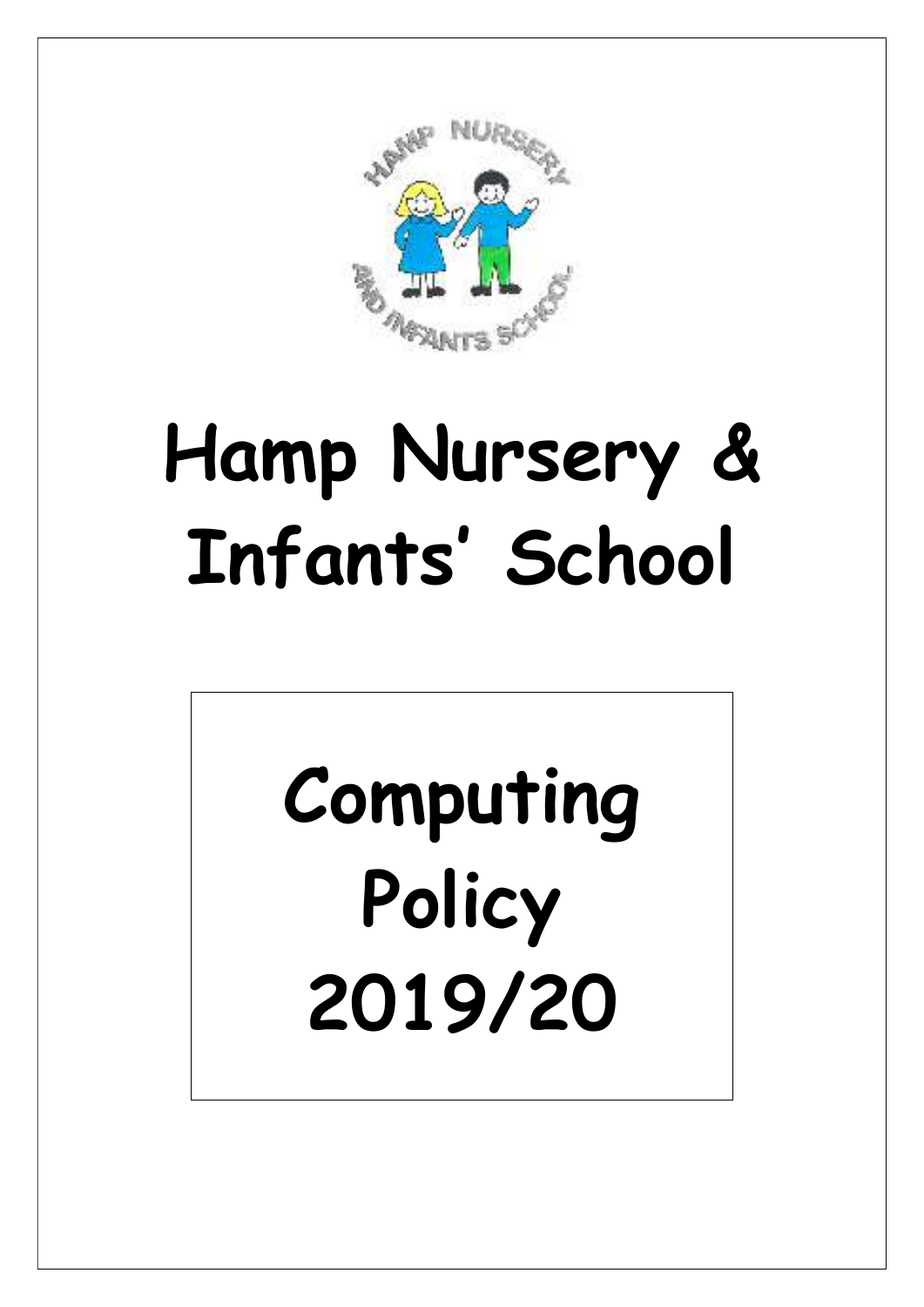#### **Introduction**

This document is a statement of the aims, principles, strategies, and procedures for the use of Computing Technology throughout the school.

Computing contributes to the school curriculum by preparing all our children to participate in a rapidly changing society in which work and other forms of activity are increasingly dependent on computing. The subject develops pupil's information skills, including the ability to use information sources and Computing tools to help them find, explore, develop, analyses, exchange, and present information and to support their problem solving, investigative and expressive work. The use of Computing significantly enhances teaching and learning in other subjects by enabling rapid access to knowledge, information, and experiences from a wide range of sources. The use of Computing throughout the curriculum encourages critical thinking, imagination and creativity, problem solving, initiative and independence, teamwork, and reflection.

# Aims

Through the use and teaching of Computing the school aims to:

- Ensure pupils enjoy using a variety of Computing resources and use technology imaginatively to widen learning opportunities.
- Meet the requirements of the Revised National Curriculum in Computing 2014 and the EYFS (Knowledge & Understanding of the World: ICT) as fully as possible and enable all children to reach the highest possible standards of achievement.
- Enhance and support teaching and learning across all areas of the curriculum
- Allow children to develop specific Computing skills, knowledge and understanding as stated in the Computing Curriculum 2014.
- Ensure all staff and children alike understand the capabilities of Computing and become responsible, competent, confident, and creative users of computing.
- Allow staff to develop professionally by enhancing their teaching skills, management skills and administrative skills with the support of the senior leadership team and Computing lead.
- Promote Speaking and Listening by providing opportunities to discuss, explore ideas and solve problems.
- Ensure time is managed effectively and well-paced.
- Ensure pupils have a growing awareness of how technology is used in the world and the benefits it provides.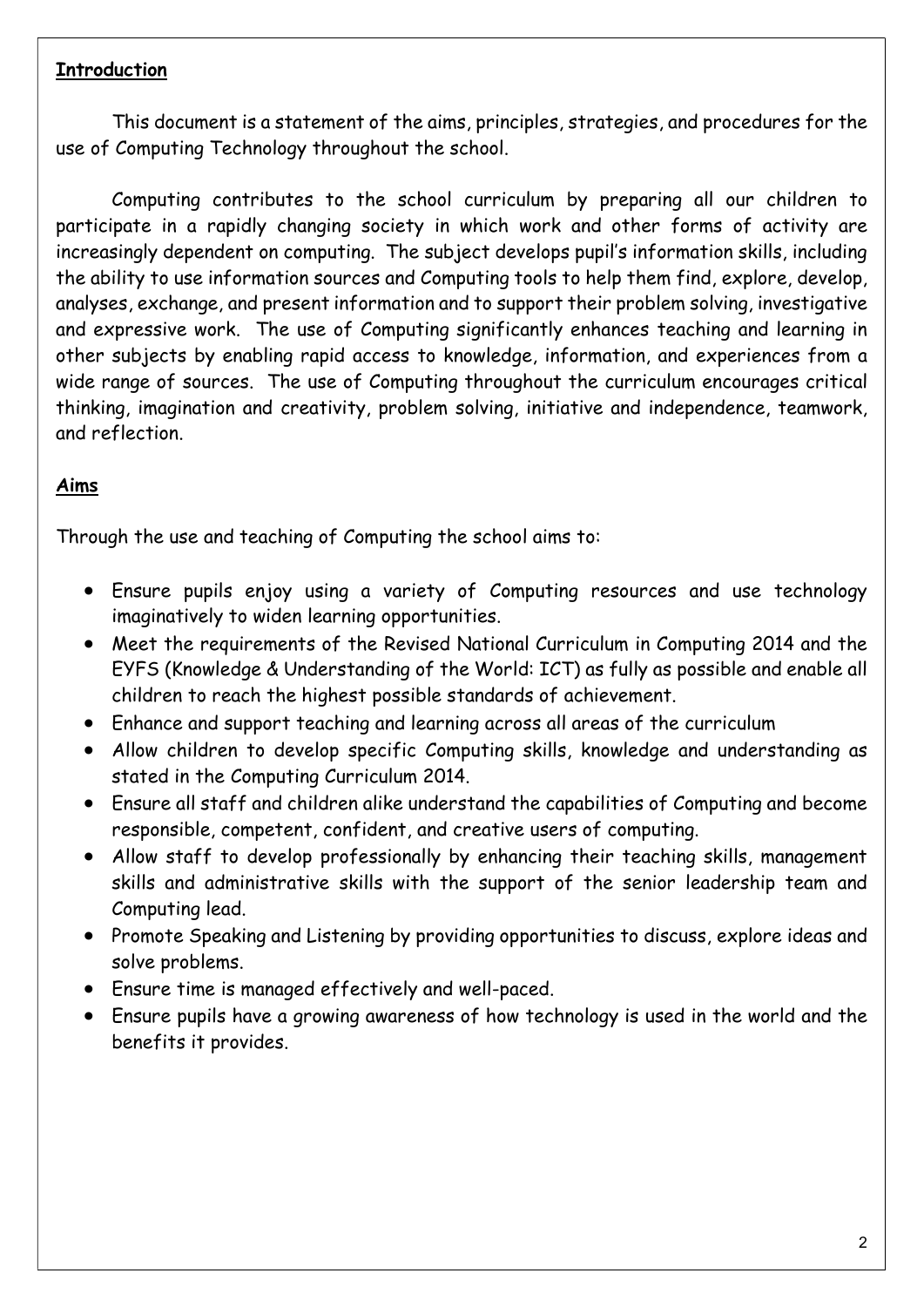### Principles for the teaching and learning of Computing

#### Speaking and Listening.

As set out in our aims we are committed to promoting speaking and listening by providing opportunities to discuss thoughts, outcomes and problem solving. Children are challenged to answer questions and think about the ideas and views of others. In order to support the development of vocabulary we will endeavor to teach and explain new words and phrases. We use STC (Somerset Total Communication) as a means to aid children's learning of vocabulary by joining pictures and actions with new words. These pictures are displayed with the words around the school.

#### Time Management

Teachers are to plan focused and engaging lessons that encourage children to learn. Lessons should be prepared in advance with a clear learning objective. Administrative tasks should be kept to a minimum and children should be involved in all parts of the lesson.

#### Equal Opportunities

All children are entitled to equal access to all Computing equipment in order to develop their personal Computing capability. Teachers will keep records of computer use to ensure that all children are active and have equal access, regardless of gender, age and capability.

#### Relevance

Work planned for the children will be relevant to them and their lives. It will build on their existing skills and provide opportunities for them to develop new ideas.

#### Variety

Pupils will have the opportunity to participate in a variety of activities to learn to use Computing and apply these skills in a meaningful context. They will evaluate how Computing is used in everyday life compared with the way they use it in school. To provide the best opportunities for teaching and learning, provision should be made for

- Short directed activities to practice a specific skill
- Activities with a subject context to practice and develop skills previously learned
- Open ended activities which allow pupils to develop creativity
- Whole class discussion to allow reflection and evaluation on the use of Computing.
- Development of Speaking and Listening skills through discussion and sharing of ideas

#### Breadth and Balance

The updated Curriculum for Computing provides guidance on the skills and knowledge to be taught within each year group: with reference to the Somerset eLIM Wessex Computing Scheme of work for the following.

- Foundation Stage Basic Provision activities.
- Year One
- Year Two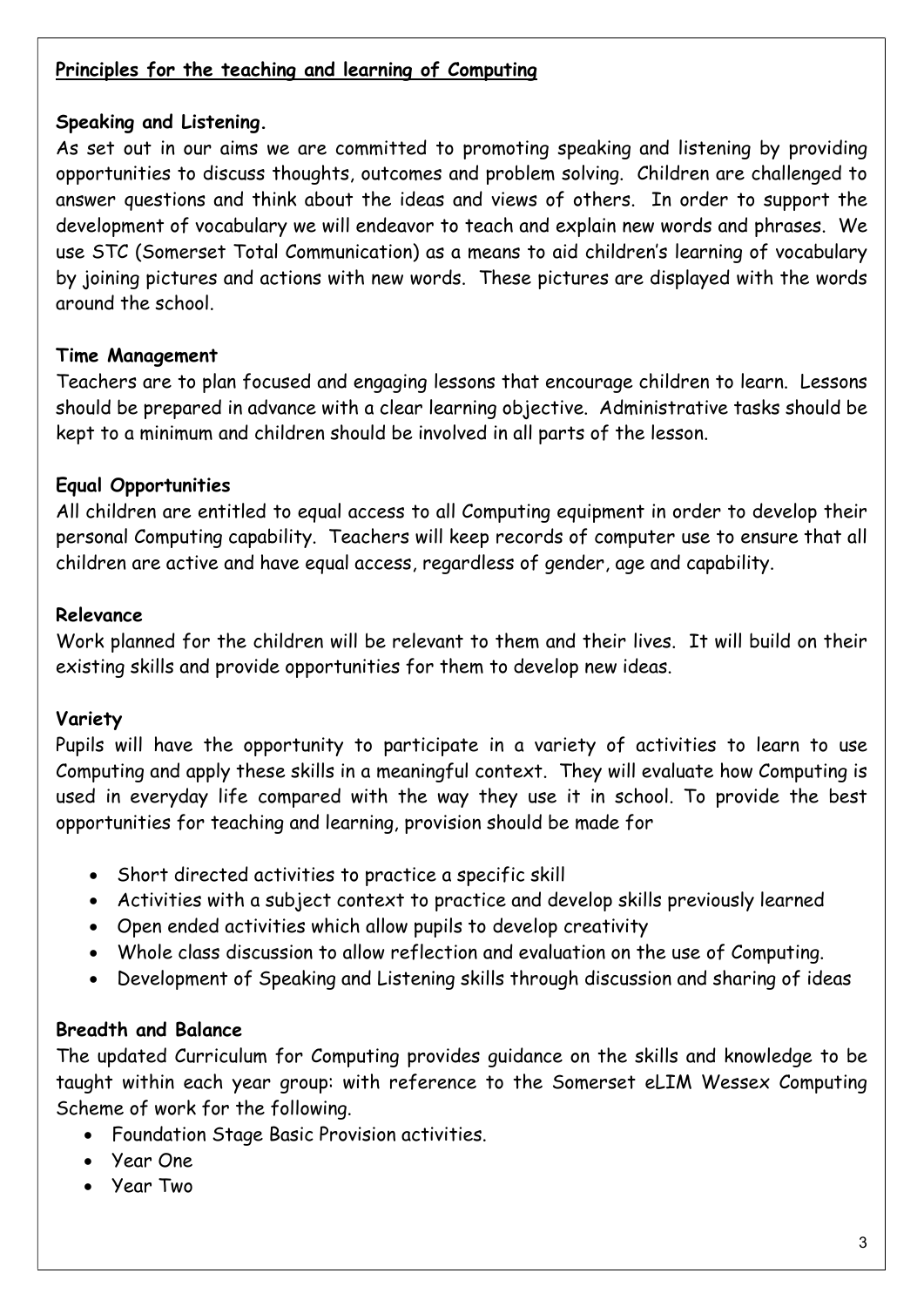However, teachers will plan to meet the needs of the individual using their assessment to inform their planning and as such, may be working at different levels within their class. Teachers will need to plan their work so that the relevant skills are taught and that they are practiced and developed during work in other subjects.

# Cross Curricular Links

The nature of Computing as a tool means that there will be many opportunities for links with other subjects. Teachers will plan some activities, which emphasis the development of Computing capability and others, which support the subject being taught. Teachers medium term planning will show opportunities for teaching and learning using Computing in other curriculum areas e.g. Math: data handling tools, Art & Design (artwork based on famous artists.) Labelling diagrams/pictures (Literacy) etc.

# Implementation

With Computing resources, it is essential that the organisation be such that there is an equality of access. This is achieved by adopting the following organisational strategy as appropriate to the activity being taught.

- Planning activities that allow sufficient time for all individuals to take part
- Regular timetabled use of the Computing equipment at the school. This includes the use of laptop computers, beebot floor robots, codapillars and tablets for each class.
- Effective teaching input (whole class, group or individual) to allow completion of task without further teacher intervention
- Planning short, time-limited, skills focused activities
- Working individually, in pairs or in small groups
- Maintaining Computing registers/task lists etc. to encourage individuals to complete tasks at appropriate times when equipment is available and to provide evidence of equality of access
- Allow opportunities for work to be printed for display or evidence

# Acceptable Use Policy

The computer systems may be used by children to further their education and the staff to enhance their professional activities including teaching, research, administration, and management. Staff should not use the computers or the Internet/Email for their own personal use without express permission from the Headteacher. The school has an Internet access agreement which staff are asked to read and sign. Parents are also asked to sign an agreement to give permission for their children to access the Internet.

The school reserves the right to examine or delete any files that may be held on its computer systems or to monitor any Internet sites visited.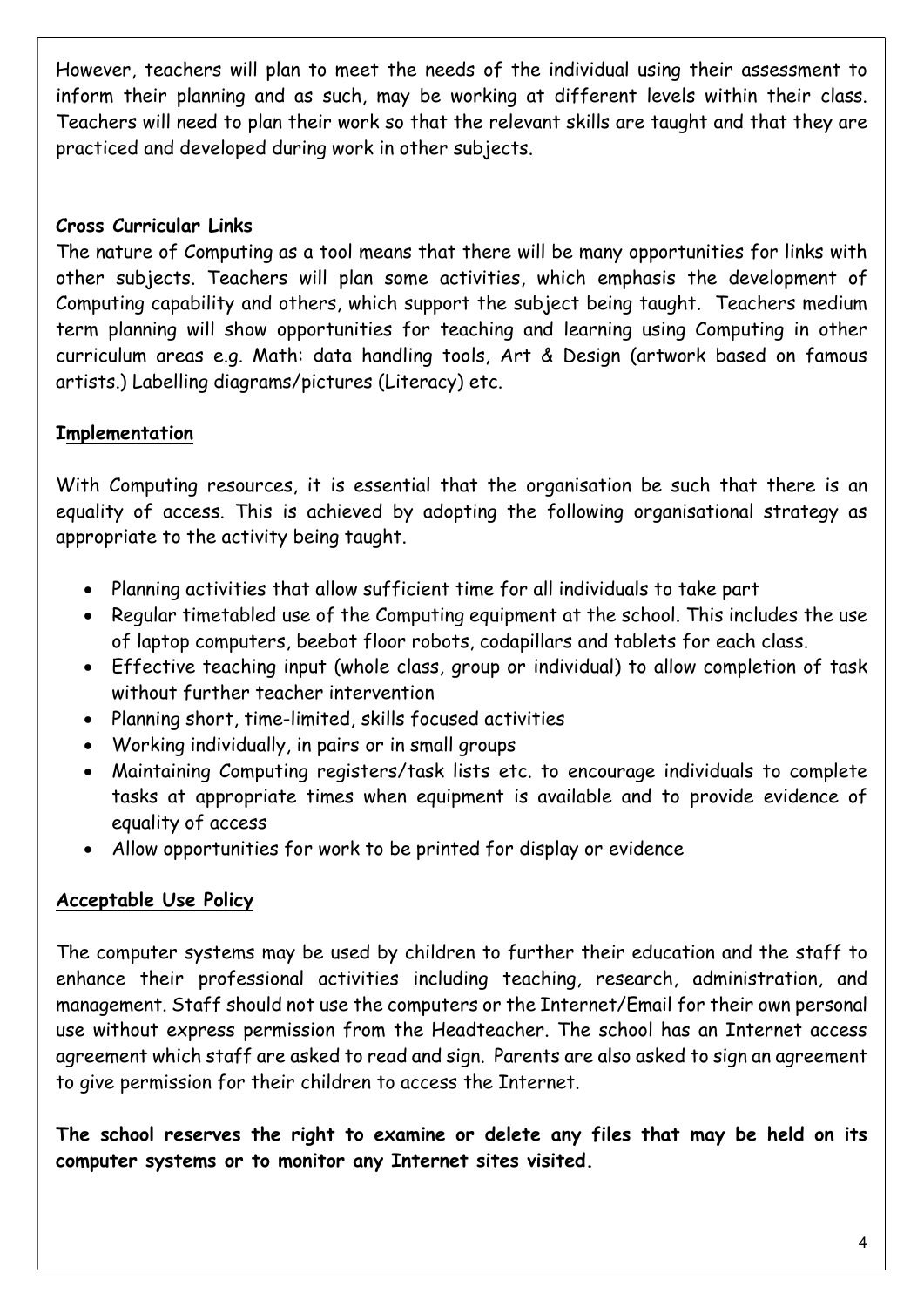# Hardware/ Software Policy

The installation of software or hardware unauthorized by the school, whether legitimately licensed or not is expressly forbidden. The technician or coordinator should carry out installation.

Faulty or broken machinery should be reported to the coordinator or technician via Soft Egg. Qualified personnel should carry out any necessary work.

# Internet Access Policy Statement/E-Safety

E-safety forms part of this Computing Policy and all our other policies and e-safety rules/practices and procedures will therefore be followed by all staff and pupils at all times. (Further information regarding E-Safety procedures can be found in the separate E-Safety Policy.)

- All Internet activity should be appropriate to staff professional activities or the children's education.
- Access is limited to the use of authorised accounts and passwords which should not be made available to any other person.
- Activities that threaten the integrity of the school's computer systems or that attacks or corrupts other systems is prohibited.
- Users are responsible for all email sent and for contacts made that may result in email being received. Due regard should be paid to the content. The same professional levels of language should be applied as for letters and other media
- Use for personal financial gain, political purposes or advertising is excluded.
- Copyright of materials must be respected.
- Posting anonymous messages and forwarding chain letters is excluded.
- The use of the Internet, email, or any other media to access inappropriate materials, racist or any other offensive material is strictly forbidden.
- Staff should not access any form of social media at school.
- The use of memory sticks is prohibited to secure the network from outside security risks. Staff are encouraged to use Office 365 (Online web-based version of Microsoft Office) to access and save files of work.

# Use of Portable Equipment

The school provides portable Computing equipment such as laptop computers, tablets, and digital cameras to enhance the children's education; these are also used by staff.

# The same principles of acceptable use apply as in the previous two sections

 Equipment may be in the care of a specific individual, but it is expected that all staff wish to benefit from the use of a laptop computer and access should be negotiated with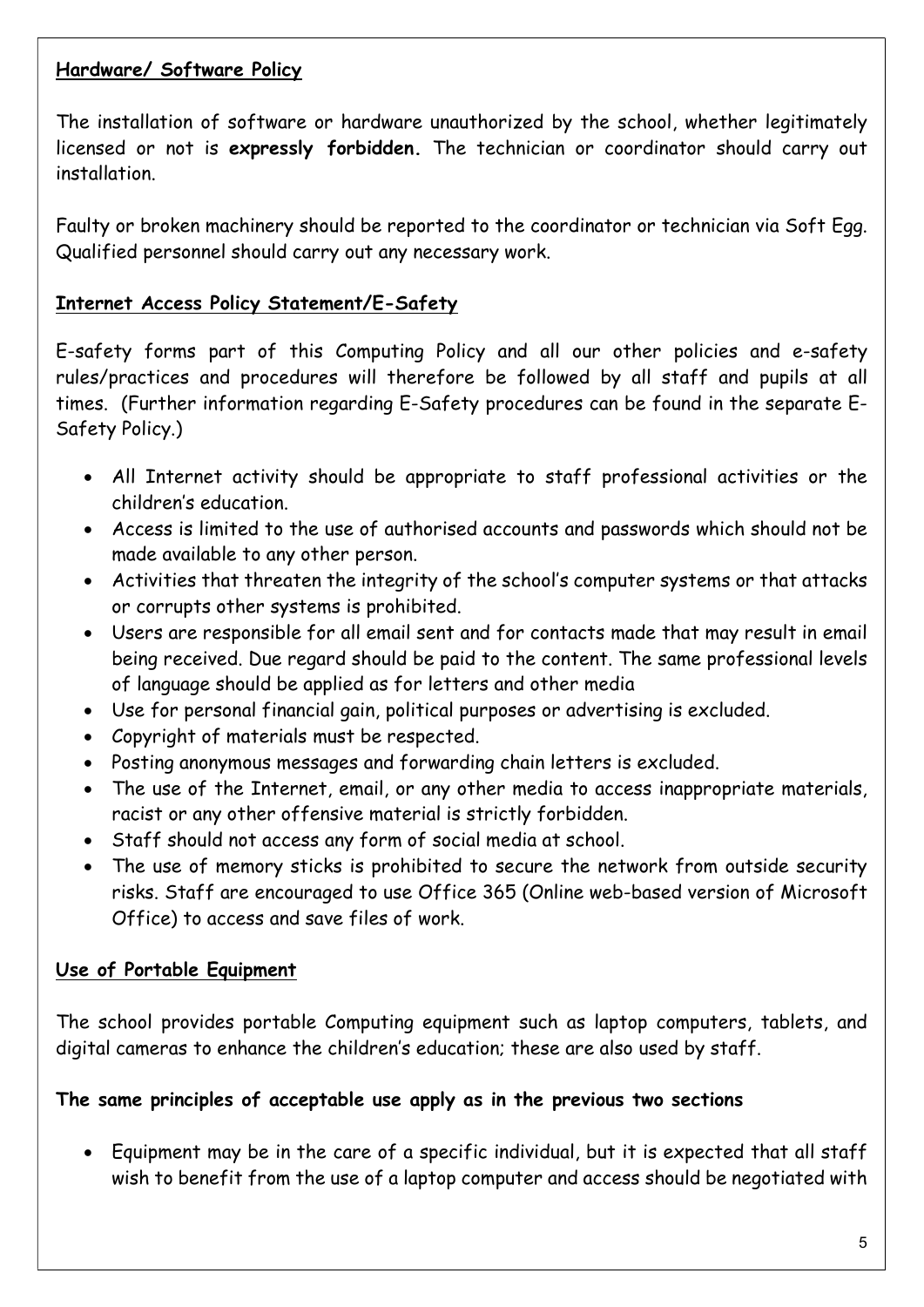the individual concerned. Any difficulties should be reported to the Computing Co-Ordinator and logged on Soft Egg for the attention of the technician.

- Certain equipment (e.g. digital blue camera and microscopes) is held by the Computing coordinator and may be lent out
- Equipment such as laptop computers can be taken offsite for use by staff in accordance with the Acceptable Use Statement and Internet Access Policy, provided that staff have signed a disclaimer accepting full responsibility for the equipment in their care and that the equipment is fully insured from the moment it leaves the school premises
- Equipment used in conjunction with a school-approved excursion does not require the signing of such a disclaimer
- Where a member of staff is likely to be away from school through illness, professional development (such as secondment etc.) arrangements must be made for any portable equipment in their care to be returned for school. In the event of illness, it is up to the school to collect the equipment if the individual is unable to return it

# Data Protection Act

Any individual has the right in law to view information held about him/her on a computer system. Care should be taken about any sensitive information concerning child protection issues etc. If a report is composed and printed on the system, it should immediately be deleted, and hard copies kept in the appropriate files in the care of the Child Safeguarding Protection Officer.

# Care of Equipment

The Class Teacher is responsible for:

- All equipment being switched off at the end of the working day
- Computers being wiped clean with a soft damp cloth when switched off and covered with fabric when not in use (if appropriate)
- Teacher's Laptop computers should be stored securely in classroom cupboards. Pupils' laptop computers are stored in the laptop trolley securely. The trolley is kept in the school courtyard room. (The laptop trolley keys are stored securely in the school office.)
- Reporting technical faults to the Computing coordinator and record in the log notes on the Computer, which the technician has access to.
- Projectors should be turned off when not in use to prevent bulbs over heating
- Ensuring that laptops are all shut down correctly at the end of the lesson, leaving them ready for the next class.

# Health and Safety

- Computers must be positioned in a safe and stable position.
- Computers can overheat and care must be taken not to pile things on top of them or to cover air vents
- Teachers are responsible for keeping the computers clean and dust free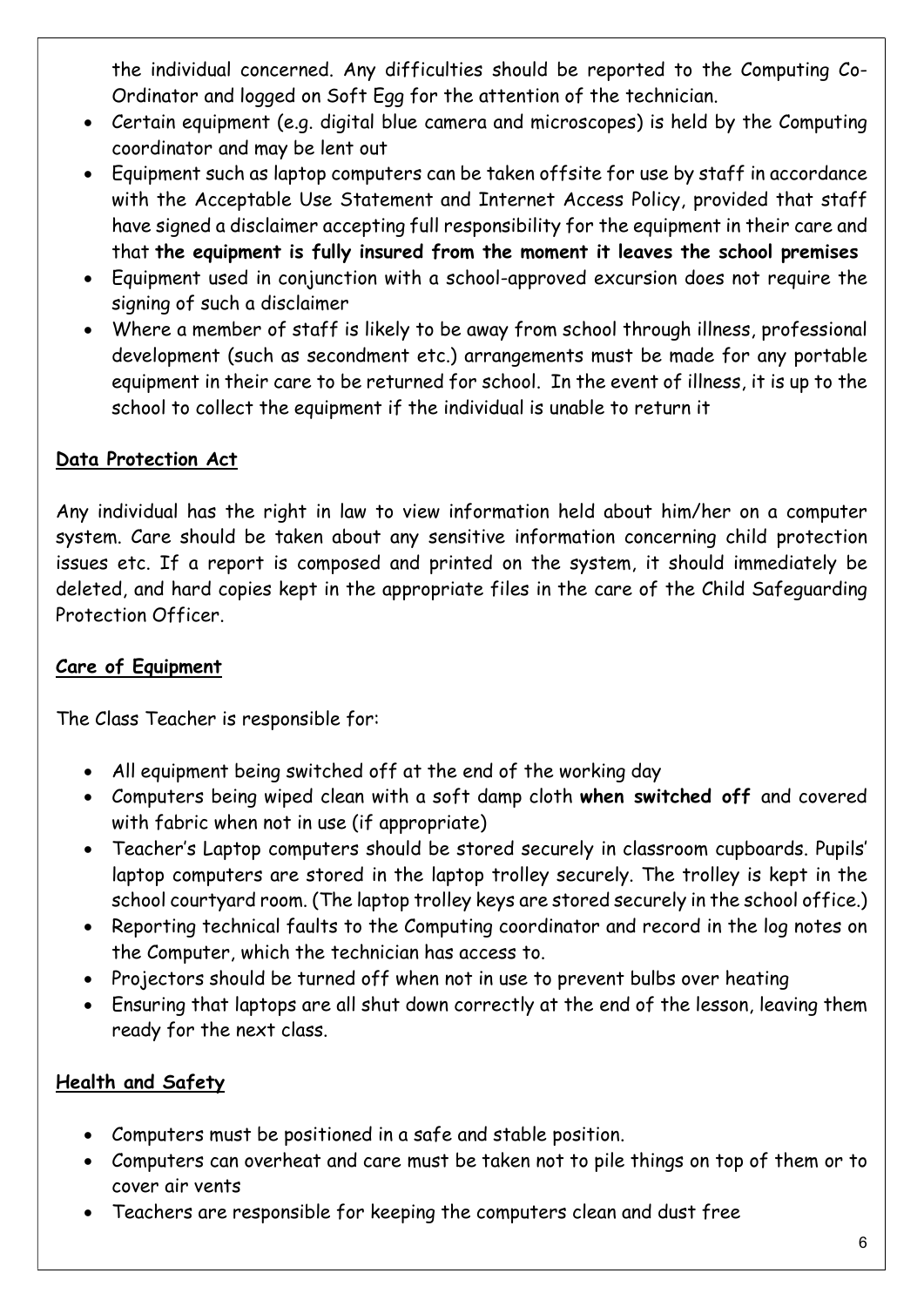- Computers are to be moved only if necessary. They will be disconnected and carried in separate parts or moved by two or more adults on a wheeled trolley
- Any hardware faults should be reported to the Head/Computing coordinator as soon as they become apparent. Equipment should then be labelled "Out of Use" and not used until it is made safe. Computing Technicians will be notified of faults via Soft Egg.

### Role of the Computing Coordinator

The coordinator, working with the Headteacher, has the responsibility for the co-ordination of teaching of the Computing curriculum and monitoring continuity and progression.

The coordinator will offer support to colleagues when planning and assessing new units of work. Through some specific activities during the year it is hoped to gain parental interest and support. We will hold Curriculum Evenings where parents will be invited to see the resources and activities the children have access to in school. Furthermore, we organise a Computing curriculum day during the school year. The coordinator will keep up to date with Computing related initiatives and, as far as possible be a resource of computing knowledge for the school. Throughout the year, and as required, the Co-Ordinator will organise whole school training workshops, with the support from the Education Technology Advisor if necessary, to inform of any necessary updates or training that is needed.

#### Planning, Recording, Assessment and Monitoring

#### Planning

Each year group must provide separate long term, medium term, and weekly plans for Computing according to the school's planning policy. These should reflect the Computing Curriculum 2014 learning activities and clearly identify computing learning objectives. Staff currently use the Somerset eLIM Wessex scheme of work units for Computing. Exemplification planning has been distributed to staff and is used as a base for planning lessons. They need to be differentiated and adapted according to the needs and ability of the class. Staff have been advised by the computing lead to frequently check the elim website for units of work to look for updated links and resources.

The schemes of work are organized into five strands: Programming, Technology in our lives, Multimedia, Handling Data and E-Safety. The elements of Computing Science are taught discretely through programming and technology in our lives and key skills are taught within the threads of Multimedia and Data Handling.

Staff should also identify where Computing is being used to support other subjects within that subjects planning. Planning should be submitted to the Headteacher every half term.

#### Assessment

Children shall be assessed, according to the assessment criteria set out in the scheme of work at the end of each unit of study. There are 'I can' statements for each year group that should inform assessment. Formative assessment during lessons made by teachers and teaching